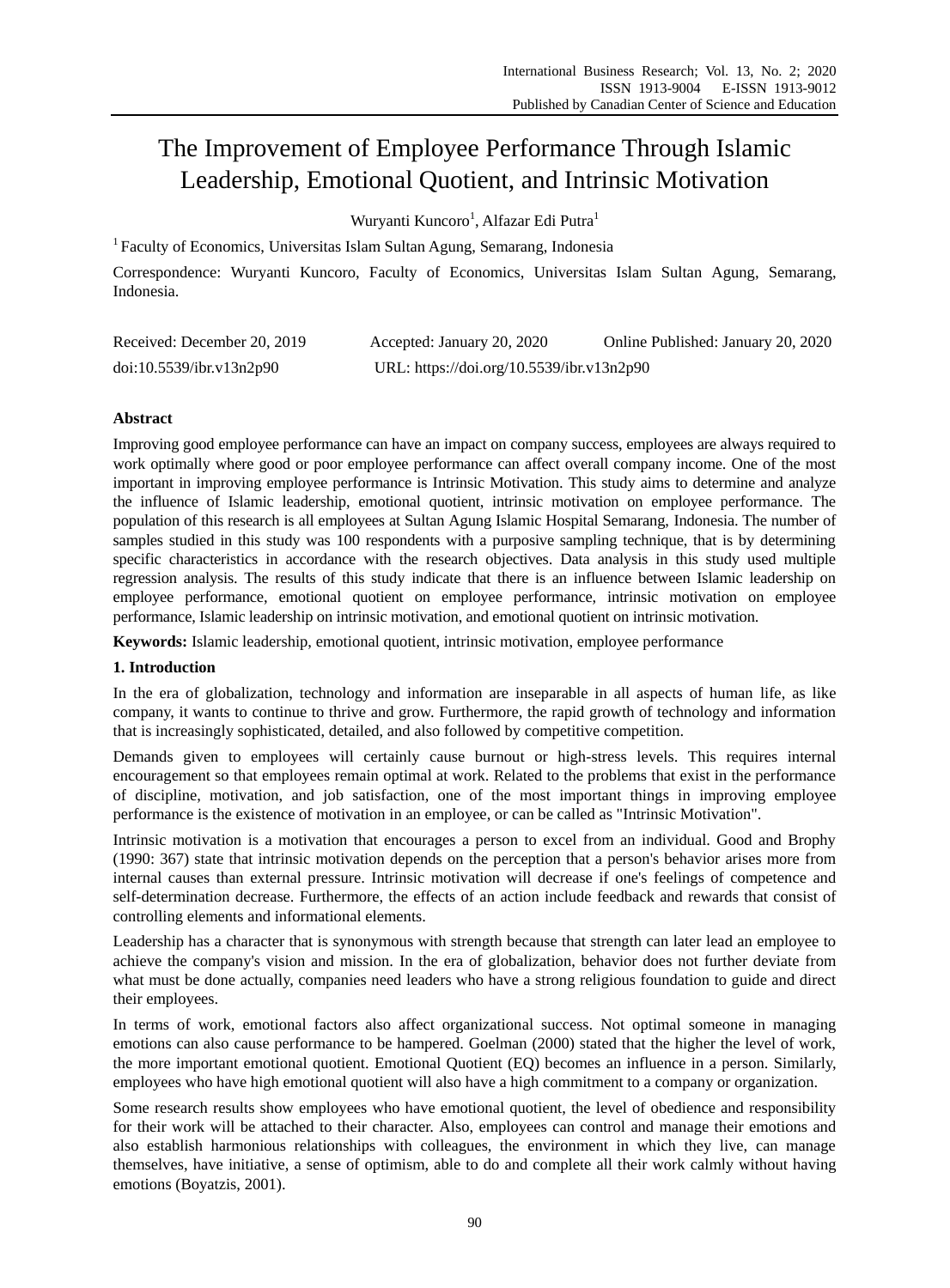Sultan Agung Hospital in Semarang is one of the Hospitals owned by the Islamic organization of the City of Semarang which is modeled as General Hospital, under the auspices of Sultan Agung Islamic Hospital and listed in Type B Hospital. Based on these data, it can be seen that the number of employees who are not disciplined in working reaches an average per year as many as 4.04% (831 people). This resulted in an indication of problems with performance degradation in the company. Therefore, it is necessary to study on the previous studies and combines them to obtain a complete framework that will explain how a company improves the performance of existing employees.

Based on the description above, researchers are interested in examining the influence of Islamic leadership and emotional quotient on intrinsic motivation, and the influence of Islamic leadership and emotional quotient on employee performance. Therefore, this study is entitled "the Improvement of Employee Performance through Islamic leadership, emotional quotient, and intrinsic motivation". The purpose of this study was to determine the effect of Islamic leadership and emotional quotient on intrinsic motivation, Islamic leadership, emotional quotient, and intrinsic motivation on employee performance.

#### **2. Literature Review**

# *2.1 Theoretical Background*

Technology and information are inseparable in all aspects of human life, as like company, it wants to survive and develop. The company will get a positive impact because it will further support the effectiveness and efficiency of work. The size of an employee's performance can be measured by considering the quantity (the amount that must be completed and achieved), Quality (the quality produced is good or not), Timing (specified time).

According to (Winardi, 1996), performance comes from the word 'job performance' or 'actual performance' (work performance or actual achievement by someone).

Islam is a religion that rewards the hard work of its people. Islam gives teachings to its people to always carry out hard work in terms of worship or pious deeds. Hard work behavior has been exemplified by the Prophet Muhammad. He taught his people that we as people in life should not only spend time remembering Allah. That is why Allah and His Messenger commanded us to get accustomed to hardworking behavior that is not dependent on others. In the Holy Qur'an, Taubah (9): 105 which means:

*And say, "Do [as you will], for Allah will see your deeds, and [so, will] His Messenger and the believers. And you will be returned to the Knower of the unseen and the witnessed, and He will inform you of what you used to do."*

Based on the word of God above, it is concluded that the performance of every Muslim is done earnestly not only to benefit himself but also to others by hoping for the pleasure of Allah SWT. Tjahjono (2003) explains that there are two types of factors that encourage a person to try to achieve satisfaction and distance themselves from dissatisfaction. The two factors are the Hygiene Factor (extrinsic factor) and the Motivator Factor (intrinsic factor). Intrinsic motivation is the motivation that encourages a person to excel that comes from the individual.

Leadership is an act of influencing others to put more effort into directing energy, in their work or changing their behavior (Amaliya, 2016). Thus, it can be concluded that the problem of leadership is a social problem in which there is an interaction between leaders and subordinates for common goals, both by influencing, persuading, motivating, and coordinating. Islamic leadership is a nature for every human being who at the same time motivates Islamic leadership. Humans are mandated by Allah to be the caliph of Allah (Allah's representative) on earth (Holy Qur'an, Al-Baqarah: 30). The caliph was in charge of realizing his sacred mission as a bearer of mercy to the universe and at the same time, they become an *'abdullah'* (servant of God) who is always obedient and called to devote all his dedication in the way of Allah.

Based on the description above, it can be stressed that Islamic leadership is a process or ability of people to direct and motivate the behavior of others, and the existence of cooperative efforts in accordance with the contents of the Al-Quran and Hadith to achieve the desired goals together.

Goleman (2000: 45) explains that emotional quotient is an ability such as to motivate oneself, defense against frustration, control impulses and not exaggerate pleasure, regulate moods and keep stress away from crippling the ability to think, empathize and pray.

#### *2.2 Hypothesis Development*

#### 2.2.1 Relationship Between Islamic leadership and Intrinsic Motivation

Khasanah (2016) states that leadership influences motivation. In the Islamic teachings, every human being is a leader and will certainly be held accountable by the Giver of Trust (Allah). The difference only lies in the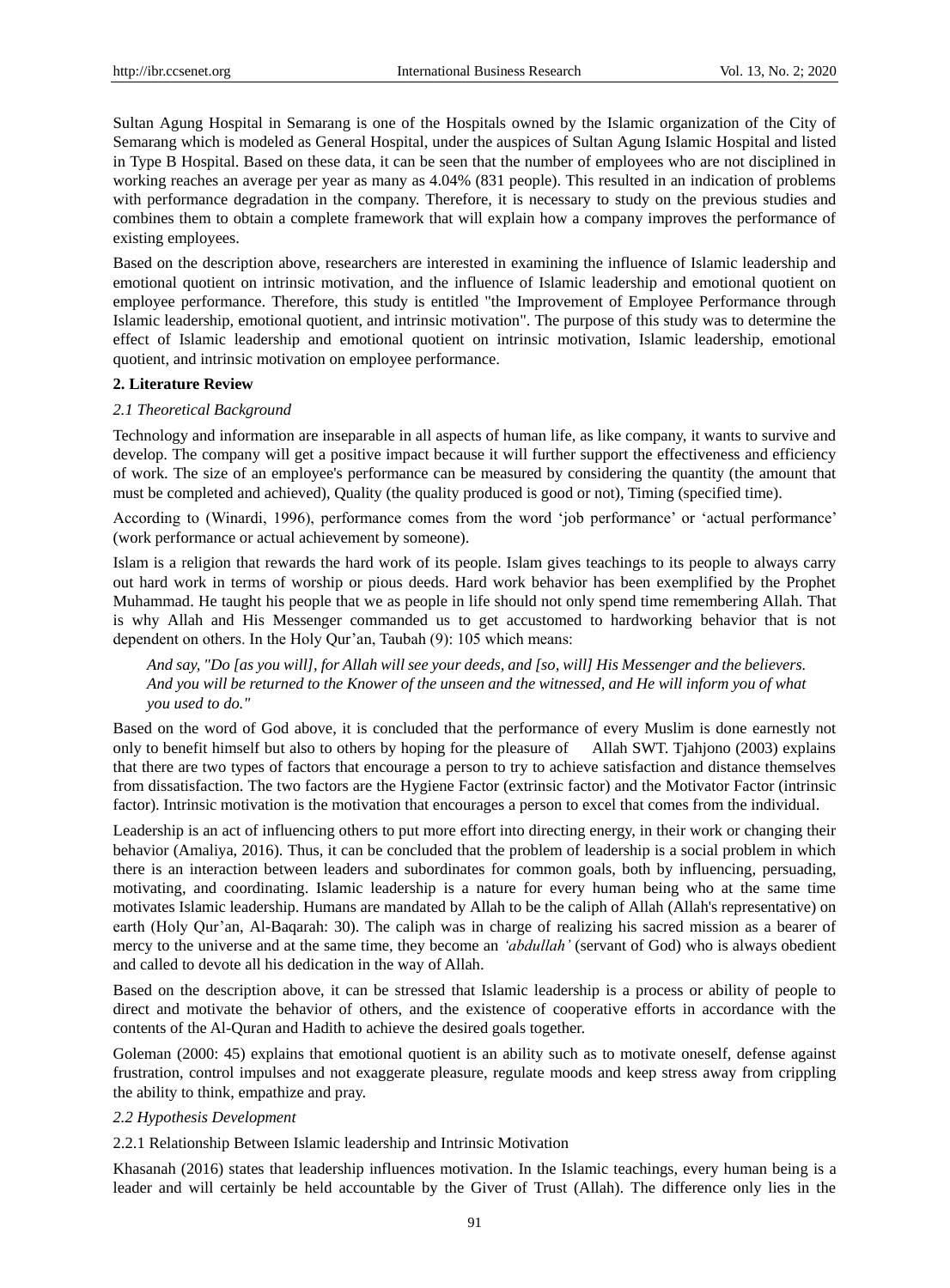community, quantity, scope, and the symbols of leadership. In Islam, it also has been explained clearly about the role of a good leader in motivating his subordinates, as stated in Surah Al-Anbiya verse 73: "*And we have made them as leaders who give instructions with our orders and We have revealed to them that they do good, establish prayers, pay zakat, and we only worship them".*

Based on the verse above, it can be drawn that a wise leader is a leader who can provide instructions in the form of motivation and good direction to his subordinates. Motivation and direction given is good motivation (Sandi, 2014). Thus, hypothesis is proposed as:

H1: Islamic leadership has a positive effect on intrinsic motivation

2.2.2 Relationship Between Emotional Quotient and Intrinsic Motivation

Dewi (2014) shows that there is a relationship between emotional quotient and learning motivation with student learning independence. From the description, it is explained that emotional quotient and learning motivation have contributions in optimizing the realization of learning independence. Therefore, students who have good emotional quotient and high learning motivation will have good learning independence and vice versa. In this case, emotional quotient strongly underlies the emergence of a person's intrinsic motivation to carry out activities. Based on the results of previous studies, hypothesis is proposed as:

H2: Emotional quotient has a positive effect on intrinsic motivation

2.2.3 Relationship Between Islamic Leadership and Employee Performance

Harahap (2016) shows that the Islamic leadership variable has a positive effect on employee performance. In previous studies, Wajdi (2012) showed that Islamic leadership had a significant positive effect on employee performance. Based on the results of previous studies, hypothesis is proposed as:

H3: Islamic leadership has a significant effect on employee performance

2.2.4 Relationship Between Emotional Quotient on Employee Performance

Nasution (2009) states that emotional quotient is the ability to use emotions effectively in achieving goals, building relationship productivity and achieving success. This ability is one of the factors of the quality of employee performance which is one of the factors that drives the success of company performance.

Dewi (2016) states that emotional quotient has a significant effect on employee performance. Based on the results of previous studies, hypothesis is proposed as:

H4: Emotional quotient has a significant effect on employee performance.

2.2.5 Relationship Between Intrinsic Motivation on Employee Performance

Taufiq (2016: 173) stated that intrinsic motivation has a significant effect on employee performance. Maulana (2015) confirm that there was a positive and significant influence between intrinsic motivation on employee performance. Based on the results of previous studies, hypothesis is proposed as:

H5: Intrinsic motivation has a significant effect on employee performance.

*2.3 Empirical Research Model*



Figure 1. Empirical Research Model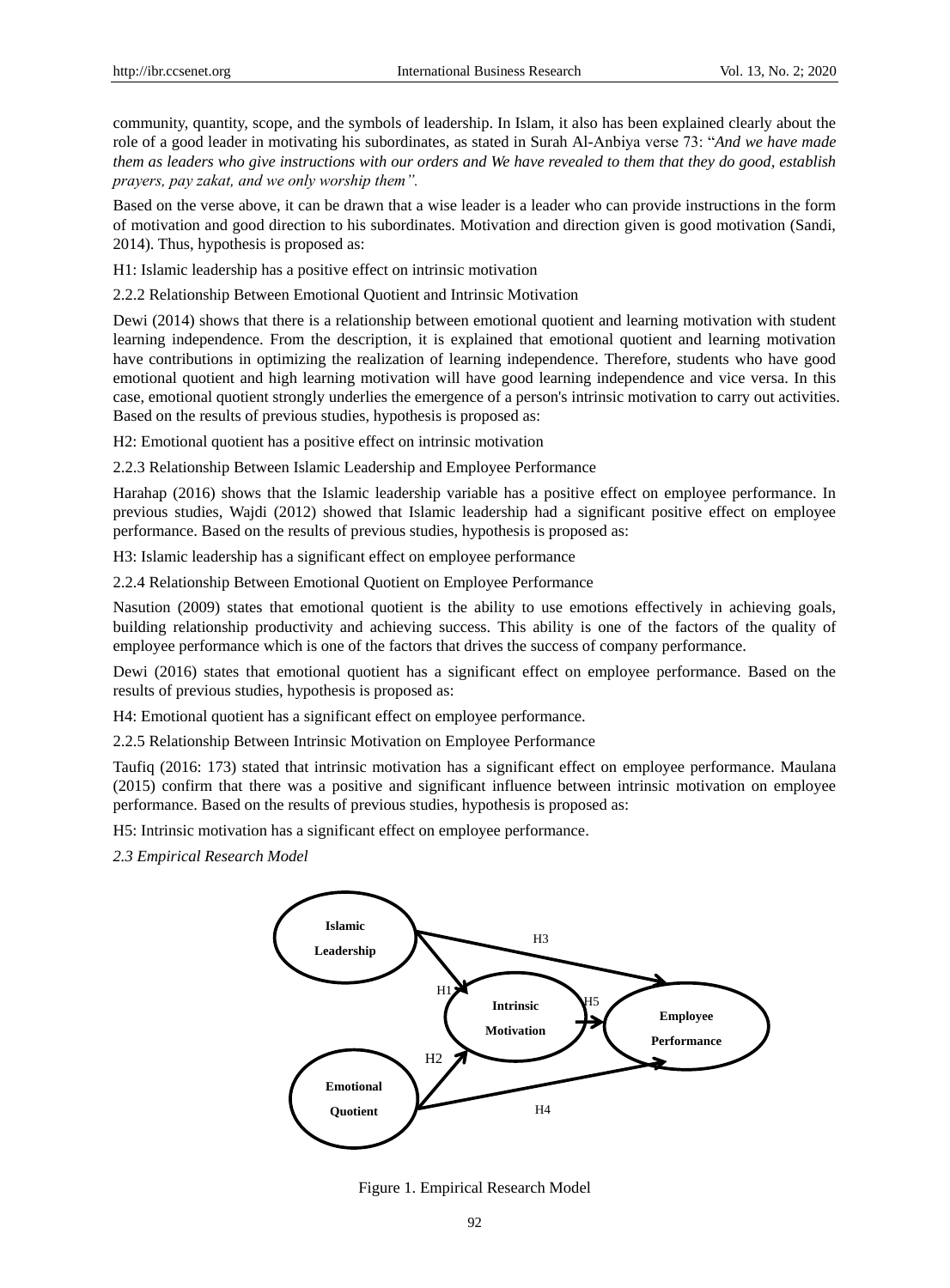The empirical model illustrates the relationship between the following variables: (a) Relationship between Islamic leadership and Intrinsic Motivation as the first hypothesis (H1), (b) Relationship between Emotional Quotient and Intrinsic Motivation as the second hypothesis (H2), Relationship between Islamic Leadership and Employee Performance as Employee Performance as the third hypothesis (H3), Relationship between Emotional Quotient and Employee Performance as the fourth hypothesis (H4), Relationship between Intrinsic Motivation and Employee Performance as the fifth hypothesis (H5).

# **3. Research Methodology**

# *3.1 Type of Research*

This type of research is a qualitative research method. (Sugiyono, 2010) stated that qualitative research is a method based on the philosophy of post-positivism, used to examine natural conditions of objects where researchers are as a key instrument, data source sampling is done purposively, data collection techniques used triangulation, data analysis are inductive or qualitative, and qualitative research results emphasize more meaning than generalization.

#### *3.2 Population and Sample*

The subject of this research is the Employees at Sultan Agung Islamic Hospital Semarang.

The population is a generalization area that consists of objects or subjects that make certain quantities and characteristics determined by researchers and then drawn conclusions (Sugiyono, 2007: 90). The population in this study were employees of Islamic Sultan Agung Hospital Semarang with a total of 831 people, consisting of non-medical and medical employees who were divided into permanent employees, temporary employees, prospective employees, and contract employees.

Sample is part of the number and characteristics possessed by the population (Sugiyono, 2007: 57). Sample must be as large as possible. The more samples were taken the more representative and the results can be adjusted. Meanwhile, according to Yusuf (2014: 150), the sample is a portion of the population chosen and represents that refers to the characteristics of the population in a certain amount on each characteristic. So, the sample is a portion of the population that represents in accordance with the characteristics.

The sampling method used was Purposive Sampling. The method is a technique for determining the sample with certain considerations.

| Department | <b>Total Members</b> | Formula                 | Sample     |
|------------|----------------------|-------------------------|------------|
| Personnel  | 115                  | $\frac{115}{831}$ x 100 | 13,8 or 14 |
| Staff      | 28                   | $\frac{28}{831}$ x 100  | 3,36 or 3  |
| Nurse      | 688                  | $\frac{688}{831}$ x 100 | 82,7 or 83 |
| Total      | 831                  |                         | 100        |

# Table 1. Population and Sample

*Source: Islamic Sultan Agung Hospital Semarang, 2016*

### *3.3 Data Collection Techniques*

In this study, the data source used is primary data. Primary data is a data source that directly provides data to data collectors (Sugiyono, 2012: 30). The primary data in the researcher is from the questionnaire filled by the employees of Islamic Sultan Agung Hospital Semarang.

To collect the data needed in this study, several methods are used as follows:

- 1. Questionnaire is a data collection technique that is done by giving a set of written questions to respondents to answer (Sugiyono, 2010: 199)
- 2. Observation refers to a data collection technique that has specific characteristics when compared with other data collection techniques, namely interviews or questionnaires (Sugiyono, 2010: 203).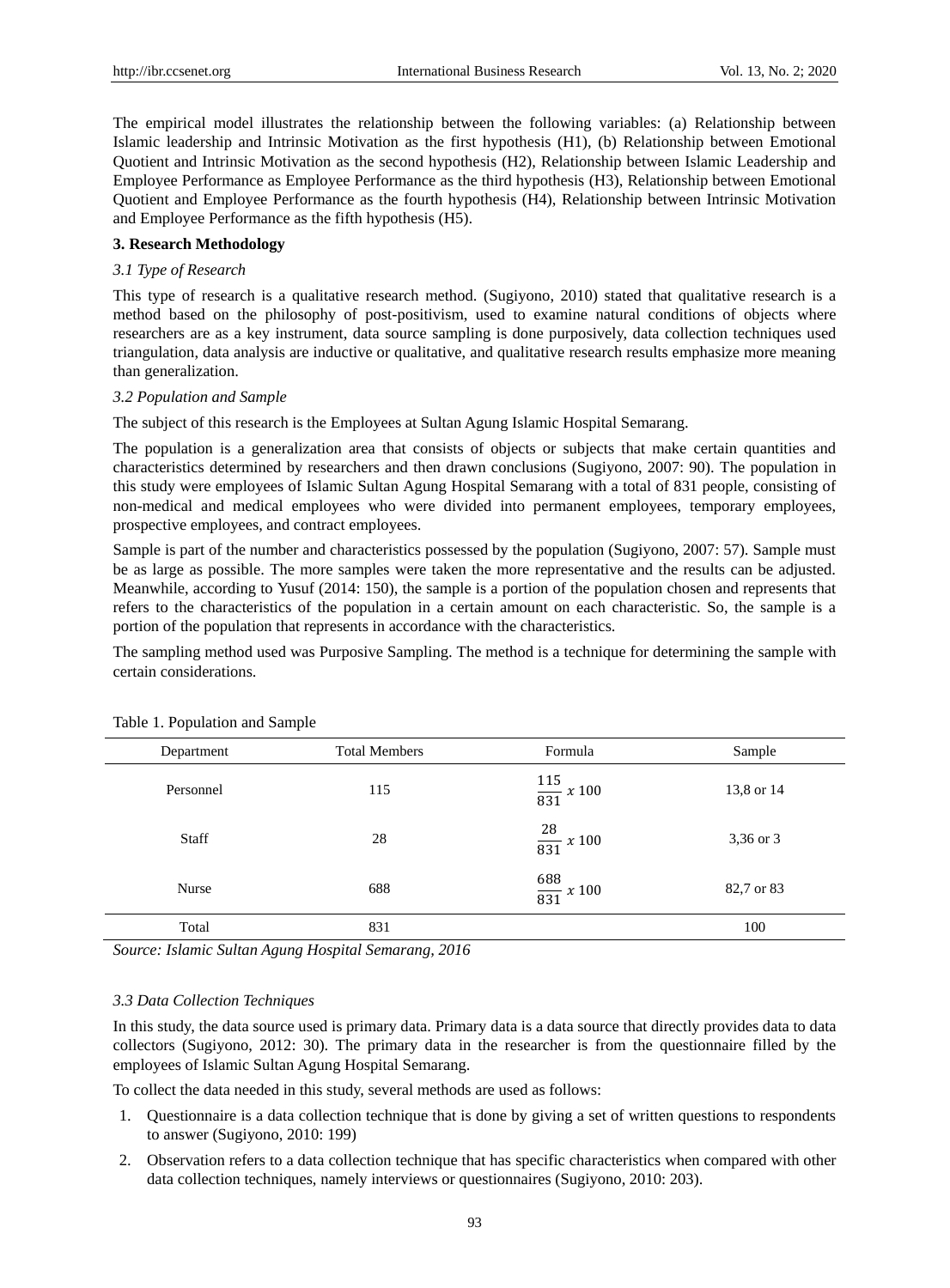Measurement data in this study using open and closed questions. Determination of the scoring of the answers to each question from each respondent can be seen in table 2.

|  |  | Table 2. Respondents' Answer Score |  |  |  |
|--|--|------------------------------------|--|--|--|
|--|--|------------------------------------|--|--|--|

| $^{\prime\prime}$ | .<br><br>---<br>$\mathbf{m}$<br><b>DU</b><br>ື<br>. | ___<br>isay | Nf<br>та. | $\alpha$ raa<br>$\overline{\phantom{a}}$ | itrone<br>$\alpha$ roc<br><b>DUOII</b> |
|-------------------|-----------------------------------------------------|-------------|-----------|------------------------------------------|----------------------------------------|
| score             |                                                     |             |           |                                          |                                        |

#### *3.4 Sample Description*

The population in this study were all employees of Islamic Sultan Agung Hospital Semarang. The data of this study were collected by distributing questionnaires to all employees of the Sultan Agung Islamic Hospital Semarang.

#### *3.5 Descriptive Statistics of Respondents*

This analysis aims to review the answers of respondents to each question that became the instrument of this study. To get a picture of the level of respondents' perceptions of the variables studied, an index number can be developed. This is done to get a descriptive picture of the respondents of this study, especially regarding the research variables used.

To illustrate the respondents' perceptions of the questions raised, this Likert scale is used. Then, the response index calculation is done with the following formula:

Index value =  $((F1x1) + (F2x2) + (F3x3) + (F4x4) + (F5x5)/5)$ 

Where:

F1 is the frequency of the answers of respondents who answered 1.

F2 is the frequency of the answers of respondents who answered 2.

F3 is the frequency of the answers of respondents who answered 3.

F4 is the frequency of the answers of respondents who answered 4.

F5 is the frequency of the answers of respondents who answered 5.

From this research questionnaire, the number of respondents' answers did not start from 0, but from 1 to 5. Therefore, the resulting index numbers will start from 20 to 100 with a range of 80. In this study, criteria used 3 boxes divided by 3 and resulting in a range of 26.66. The range will be used as a basis for determining the index of consumer perception of the variables used in this study, as follows:

 $73,34 - 100,00 = \text{large}$ 

 $46,67 - 793,33 = \text{medium}$ 

 $20,00 - 46,66 = \text{small}$ 

Based on descriptive answers of respondents to the Islamic leadership variable, it shows that the indicator of managerial ability has an average of 89.6, the work ethic has an average of 88.8, the religious knowledge has an average of 80.8, the intellectual ability has an average of 84.4, and on emotional control has an average of 80.8. This shows that respondents responded well about Islamic leadership.

Based on descriptive answers of respondents to the emotional quotient variable, it shows that the self-awareness indicator has an average of 89.4, the motivation indicator has an average of 91, the empathy indicator has an average of 90.9, and the social skills have an average of 89.6. This shows that the response of emotional quotient responded well by the respondents.

Based on descriptive answers of respondents to the intrinsic motivation variable, it shows that the achievement indicator has an average of 88.6, the responsibility indicator has an average of 88.6, the self-improvement indicator has an average of 88, and the positive attitude indicator has an average of 87. This shows that intrinsic motivation is needed by the respondents.

Based on descriptive answers of respondents to employee performance variable, it shows that the quality indicator has an average of 85.6, the quantity indicator has an average of 88.4, the effectiveness indicator has an average of 86.2, the independence indicator has an average of 86.4, and the commitment indicator has an average of 89.4. This shows that the performance of employees must be improved in order to be better at work.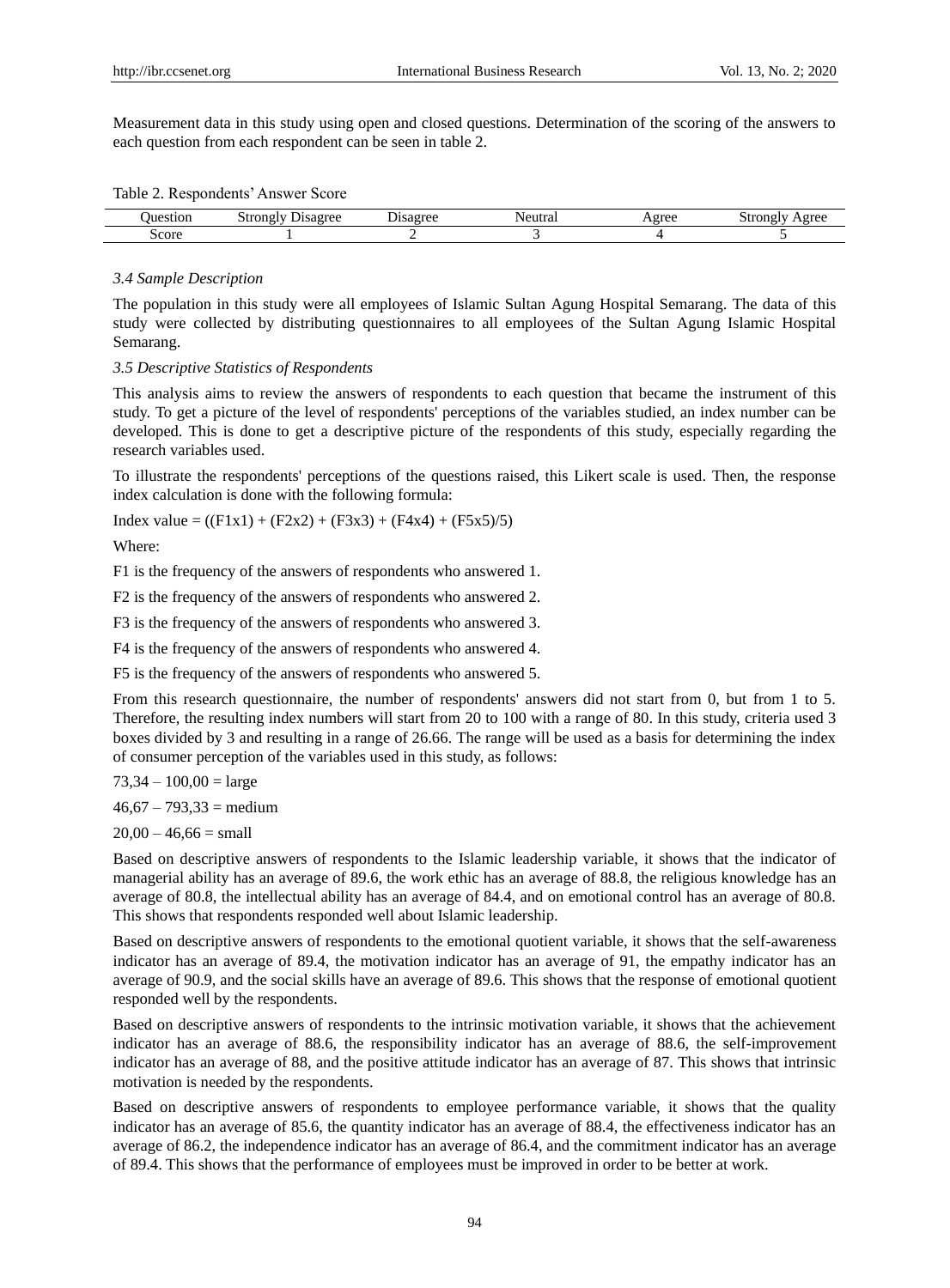# *3.6 Data Analysis Technique*

Data analysis in this research used multiple regression. Regression analysis was used to determine whether the independent variables and influence the dependent variable and to measure the strength of the relationship between two or more variables and show the direction of the relationship between the independent and the dependent variable.

# *3.7 Validity Test*

A validity test is used to measure the validity of a questionnaire (Ghozali, 2014). A questionnaire is said to be valid if the questions are able to express variables that will be measured by the questionnaire. So, validity refers to determining whether the questions in the questionnaire that have been made really can measure or not. Validity test can be known by looking at r-count and r-table (N-2), then the question is said to be valid.

# *3.8 Reliability Test*

The reliability test is a test tool to measure the questionnaire which is an indicator of the variable. A variable is said to be reliable if the alpha value > 0.7 (Ghozali, 2014).

#### *3.9 Normality Test*

The normality test aims to test whether in the data, the dependent and the independent variables have a normal distribution relationship or not. Good data has a normal or almost normal data distribution (Ghozali, 2014: 28).

#### *3.10 Multicollinearity Test*

Multicollinearity test aims to test whether the regression model found a correlation between independent variables. One way to detect the existing of multicollinearity is by looking at the value of the Variance Inflation Factor (VIF).

# *3.11 Heteroscedasticity Test*

Heteroscedasticity test aims to test whether in the regression model, there is an inequality of variance from residuals of one observation to another. If the variance from one observation residual to another observation is fixed, then it is called homoscedasticity and if it is different is called heteroscedasticity. A good regression model is a homoscedasticity or not heteroscedasticity. Most cross-section data contain heteroscedasticity because these data collect data representing various sizes (small, medium and large) (Ghozali, 2014).

# **4. Results and Discussion**

#### *4.1 Multiple Linier Regression Results*

The results of multiple linier regression analysis are as follows.

|                                                  | Coefficients <sup>a</sup>        |       |       |
|--------------------------------------------------|----------------------------------|-------|-------|
|                                                  | <b>Standardized Coefficients</b> |       | Sig.  |
| Model                                            | Beta                             |       |       |
| (Constant)                                       |                                  | 3,75  |       |
| Islamic Leadership (IL)                          | 0,33                             | 4,031 | 0,000 |
| Emotional Quotient (EQ)                          | 0.507                            | 6.199 | 0,000 |
| a. Dependent Variable: Intrinsic Motivation (IM) |                                  |       |       |

Table 3. Multiple Linear Regression Analysis (model 1)

Source: primary data processed 2019

The multiple linear regression equation used to analyze these variables is as follows:

$$
Y1 = 09.330
$$
 IL + 0,507 EQ +  $\epsilon$ 

- 1. Islamic leadership variable obtains a beta value of 0.330. This means that if Islamic leadership increases by 1%, then intellectual motivation will also increase by 0.330 or 33%.
- 2. The emotional quotient variable obtained a beta value of 0.507. This means that if emotional quotient increases by 1% then 9 intellectual motivation will also increase by 0.507 or 50.7%.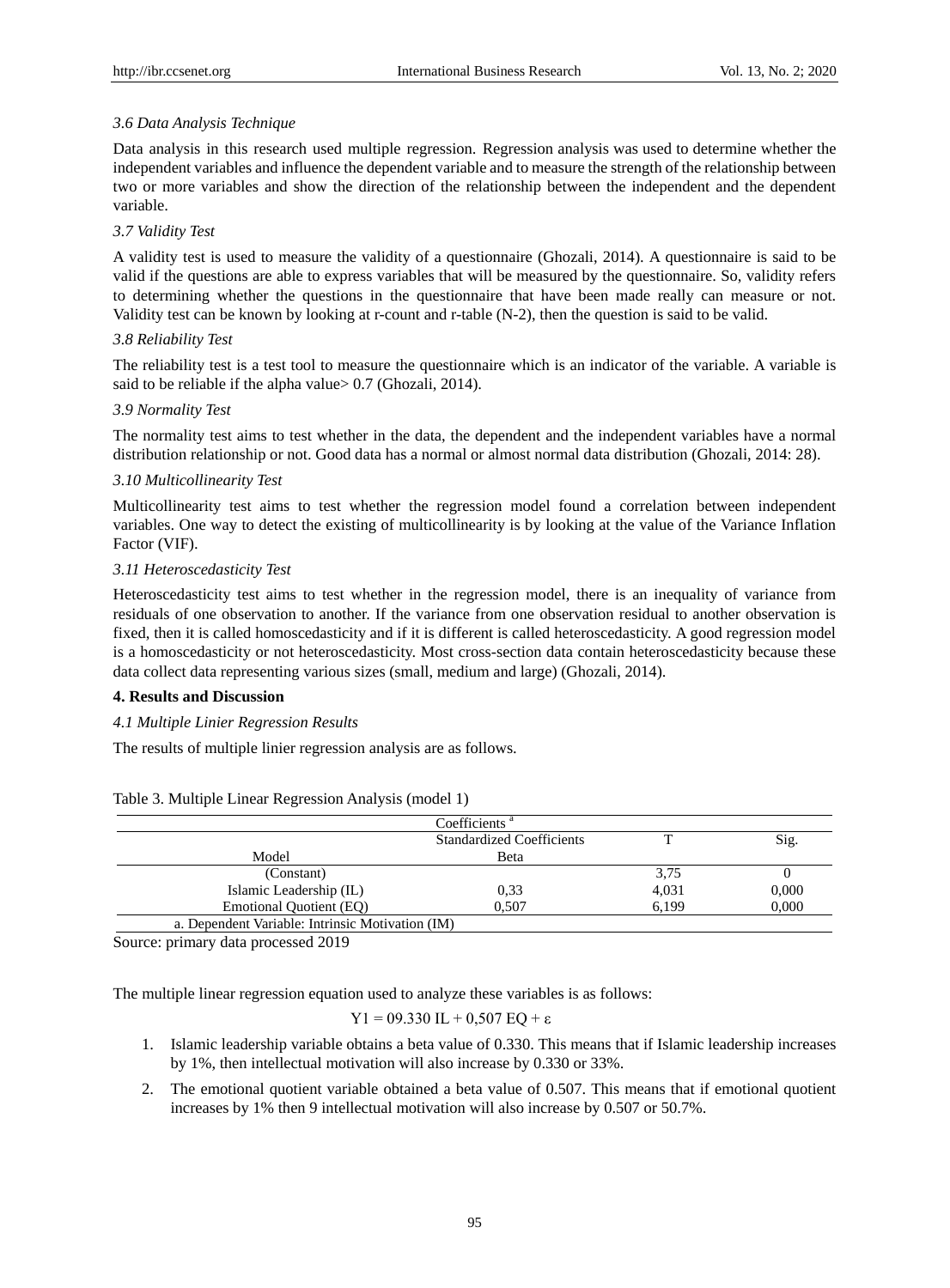|  | Table 4. Multiple Linear Regression Analysis (model 2) |  |
|--|--------------------------------------------------------|--|
|  |                                                        |  |

| Coefficients <sup>a</sup>        |                                                  |              |          |       |
|----------------------------------|--------------------------------------------------|--------------|----------|-------|
| <b>Standardized Coefficients</b> |                                                  |              |          |       |
|                                  | Model                                            | <b>B</b> eta |          | Sig.  |
|                                  | (Constant)                                       |              | $-1,073$ | 0,286 |
|                                  | Islamic Leadership (IL)                          | 0.356        | 5,069    |       |
|                                  | Emotional Quotient (EQ)                          | 0,402        | 5,231    |       |
|                                  | Intrinsic Motivation (IM)                        | 0.225        | 2.789    | 0.006 |
|                                  | a. Dependent Variable: Employee Performance (EP) |              |          |       |

Source: primary data processed 2019

The multiple linear regression equation used to analyze these variables is as follows:

Y2 = 0.356 IL + 0,402 EQ + 0,225 IM +  $\varepsilon$ 

- 1. Islamic leadership variable obtains a beta value of 0.356, this means that if the Islamic leadership increases by 1% then the employee's performance will also increase by 0.356 or 35.6%.
- 2. Emotional Quotient variable obtains a beta value of 0.402, this means that if emotional quotient increases by 1% then employee performance will also increase by 0.402 or 40.2%.
- 3. Intrinsic motivation variable obtains a beta value of 0.225, this means that if intrinsic motivation increases by 1% then employee performance will also increase by 0.225 or 22.5%.

## *4.2 Hypothesis Testing*

Significant Test of Individual Parameters (Statistical Test t).

| Coefficients <sup>a</sup>    |                                                  |       |       |      |  |
|------------------------------|--------------------------------------------------|-------|-------|------|--|
| Standardized<br>Coefficients |                                                  |       |       |      |  |
|                              | Model                                            | Beta  |       | Sig. |  |
|                              | (Constant)                                       |       | 3,75  | U    |  |
|                              | Islamic Leadership (IL)                          | 0.33  | 4,031 | O    |  |
|                              | Emotional Quotient (EQ)                          | 0.507 | 6.199 |      |  |
|                              | a. Dependent Variable: Intrinsic Motivation (IM) |       |       |      |  |

Table 5. Significant Test of Individual Parameters (model 1)

Source: primary data processed 2019

Degrees of freedom df = n-k-1 = 100-2-1 = 97, and two-sided testing obtained a value of 1,653

- 1. In the Islamic leadership variable, the value of t-count = 4.031 is greater than the table of 1.653 and the significance value of  $0.000 < 0.05$ , thus H1 is accepted. This means that the Islamic leadership statistically influences intrinsic motivation.
- 2. In the emotional quotient variable, the value of t count = 6.199 is greater than the table of 1.653 and a significance value of  $0.000 < 0.05$ , thus H1 is accepted. This means that the emotional quotient variable statistically influences intrinsic motivation.

| Coefficients <sup>a</sup>                        |          |          |              |                                |  |  |
|--------------------------------------------------|----------|----------|--------------|--------------------------------|--|--|
| Standardized                                     |          |          |              |                                |  |  |
|                                                  |          |          | Coefficients |                                |  |  |
|                                                  | Sig.     |          | Beta         | Model                          |  |  |
|                                                  | 0,286    | $-1,073$ |              | (Constant)                     |  |  |
|                                                  | $\theta$ | 5,069    | 0,356        | Islamic Leadership (IL)        |  |  |
|                                                  |          | 5,231    | 0,402        | <b>Emotional Quotient (EQ)</b> |  |  |
|                                                  | 0.006    | 2,789    | 0.225        | Intrinsic Motivation (IM)      |  |  |
| a. Dependent Variable: Employee Performance (EP) |          |          |              |                                |  |  |
|                                                  |          |          |              |                                |  |  |

Table 6. Significant Test of Individual Parameters (model 2)

Source: primary data processed 2019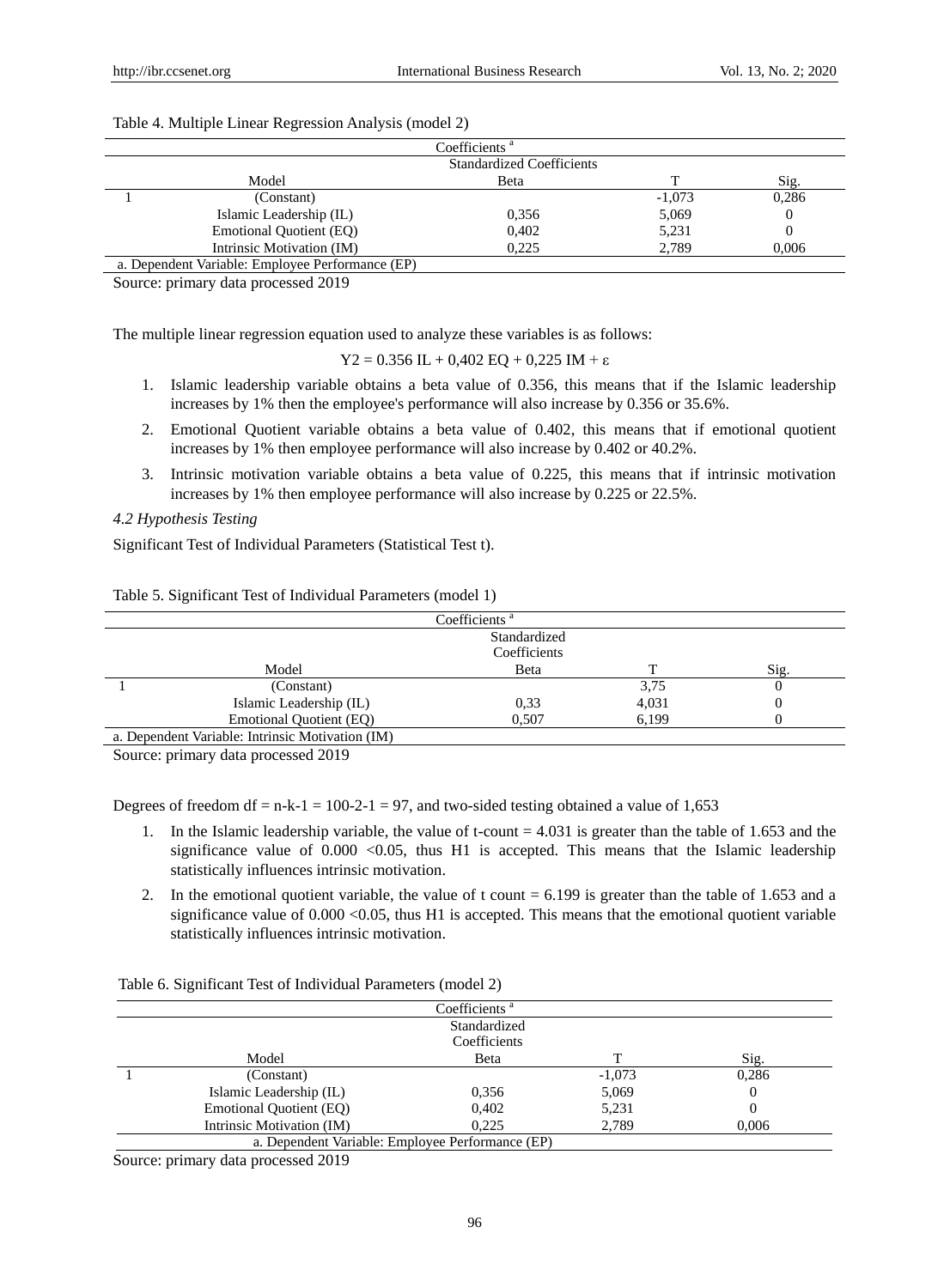Degrees of freedom df =  $n-k-1 = 100-3-1 = 96$ , and two-sided testing obtained a value of 1,653.

- 1. In the Islamic leadership variable, the calculated value of  $t = 5.069$  is greater than the table of 1,653 and the significance value of  $0,000 < 0.05$ , thus H1 is accepted. This means that the Islamic leadership statistically influences employee performance.
- 2. In the emotional quotient variable, the calculated value of  $t = 5.231$  is greater than the table of 1,653 and a significance value of  $0,000 < 0.05$ , thus H1 is accepted. This means that the emotional quotient statistically influences employee performance.
- 3. In the intrinsic motivation variable, the calculated value of  $t = 2.789$  is greater than the table of 1,653 and the significance value of  $0.006 \le 0.05$ , thus H1 is accepted. This means that the emotional quotient statistically influences employee performance.





# Islamic Leadership : 0,330 x 0,225= 0,074 Emotional Quotient : 0,507 x 0,0255= 0,115

In the total test, Islamic leadership on intrinsic motivation gained 0.330 or 33%, emotional quotient on intrinsic motivation gained 0.507 or 50.7%, while Islamic leadership on performance gained 0.074 or 7.4% and emotional quotient on performance gained 0.115 or 11.5%.

# *4.4 Discussion*

# *Effect of Islamic Leadership on Intrinsic Motivation*

Based on the hypothesis test, it shows that Islamic leadership has a significant positive effect on intrinsic motivation, meaning that the better the Islamic leadership is implemented in the company, the better the intrinsic motivation of HR within the company. Thus, if the application of managerial skills is improved within the company, it will increase the achievement of HR in working. Meanwhile, if the Islamic work ethic given by the leader towards HR is increased, it will increase the sense of responsibility of HR towards the company. If the intellectual ability is increased, it will enhance the development of HR in the company, and if religious knowledge and emotional control are improved in the company, it will increase the positive attitude of employees on work. Therefore, it supports research conducted by Harahap (2016) which states that Islamic leadership influences intrinsic motivation.

#### *Effects of Emotional Quotient on Intrinsic Motivation*

From the hypothesis test, it shows that emotional quotient has a significant positive effect on intrinsic motivation, meaning that the higher the emotional quotient in employees, the higher the intrinsic motivation felt by employees. Thus, if the motivation of employees is increased, it will improve employee performance in the company. Meanwhile, if the empathy owned by employees is increased, it will increase employee responsibilities to the company. If employees improve social skills, it will improve employee self-development at the company, and if the self-awareness of employees is increased, it will also increase a positive attitude in the company.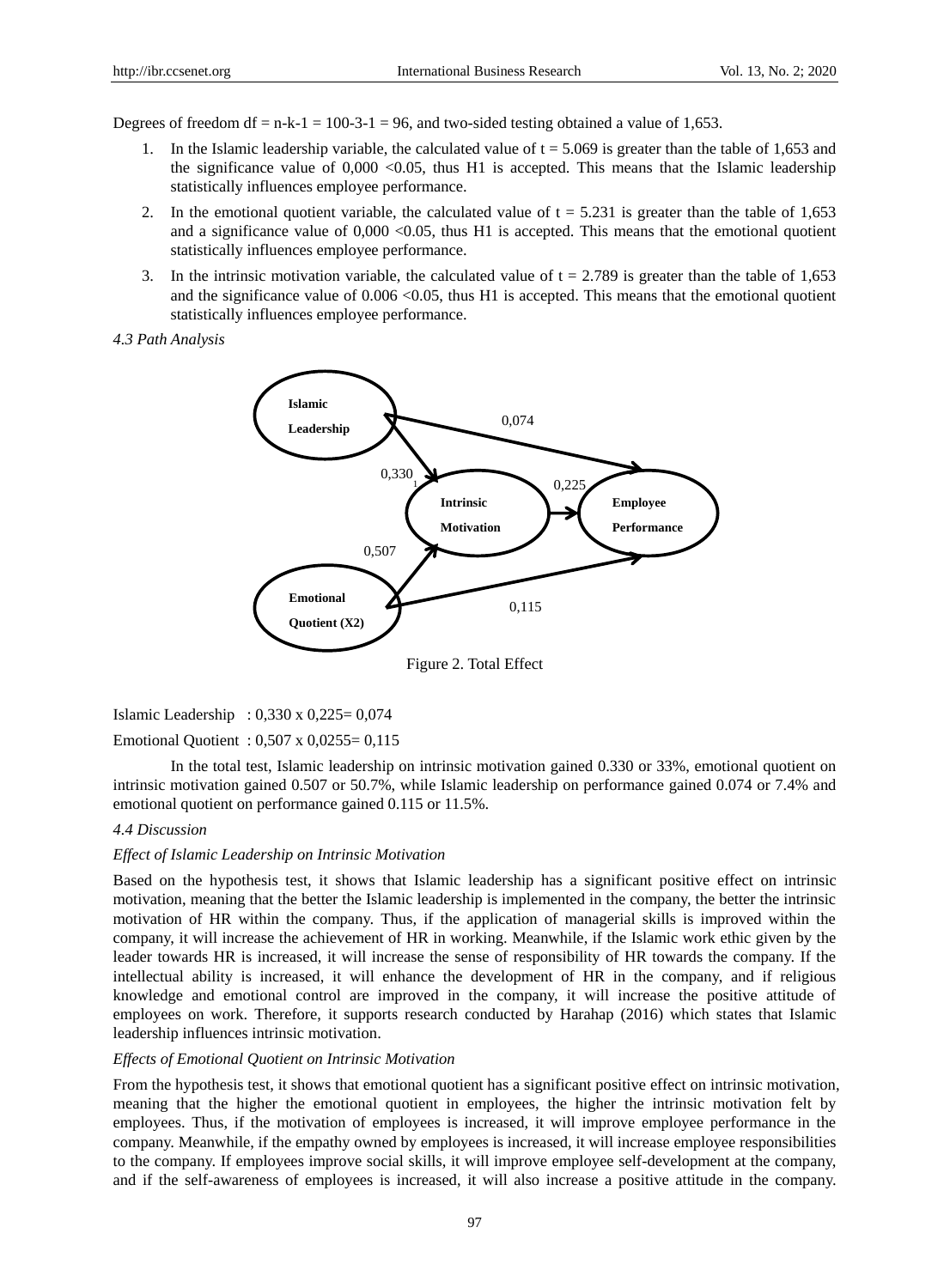Therefore, it supports research conducted by Juliana and Rozali (2017) which states that emotional quotient influences intrinsic motivation.

## *Effect of Islamic Leadership on Employee Performance*

From the hypothesis test, it shows that Islamic leadership has a significant positive effect on employee performance, meaning that the better the Islamic leadership is applied in the company, the better the performance of employees in the company. Thus, if managerial skills are improved, it will increase the organizational commitment of employees in the company. Meanwhile, if the Islamic work ethic is improved, it will improve the quality of employees in the company. If the intellectual abilities of employees are increased, it will increase the independence and quantity of employees in the company. If religious knowledge and emotional control are improved in employees, it will increase work effectiveness in the company. Therefore, it supports research conducted by Muizu (2014) which states that Islamic leadership influences employee performance.

### *Effect of Emotional Quotient on Employee Performance*

From the hypothesis test, it shows that emotional quotient has a significant positive effect on employee performance, meaning that the better the emotional quotient of employees, it will improve employee performance in the company. Thus, if the higher the motivation of employees, it will make employees increase organizational commitment in the company. Meanwhile, if employee empathy is improved, it will improve the quality of employees at work. If the higher the social skills that employees have in completing work, it will be able to increase their sense of independence and quantity in working. If the employee's self-awareness is increased, it will increase the effectiveness of employees at work. This supports research conducted by Setyaningrum (2016) which states that emotional quotient influences employee performance.

# *Effect of Intrinsic Motivation on Employee Performance*

From the hypothesis test, intrinsic motivation has a significant positive effect on employee performance, meaning that the better the intrinsic motivation of employees, the better the performance of employees in the company. Thus, if employee performance is improved, organizational commitment in the company will increase. Meanwhile, if the employee's sense of responsibility is increased, the quality of employees will increase in his work. If the company increases the development of its employees, the independence of employees at work will increase within the company. If the positive attitude of employees is enhanced at work, it will increase the effectiveness of work within the company. This supports research conducted by Taufik (2016) which states that intrinsic motivation influences employee performance.

# **5. Conclusion**

Islamic leadership has a significant positive effect on intrinsic motivation, meaning that the better the Islamic leadership is implemented in the company, the better the intrinsic motivation of HR within the company. Emotional quotient has a significant positive effect on intrinsic motivation, meaning that the higher the emotional quotient in employees, the higher the intrinsic motivation felt by employees. Islamic leadership has a significant positive effect on employee performance, meaning that the better the Islamic leadership is applied in the company, the better the performance of employees in the company. Emotional quotient has a significant positive effect on employee performance, meaning that the better the emotional quotient of employees, it will improve employee performance in the company. Intrinsic motivation has a significant positive effect on employee performance, meaning that the better the intrinsic motivation of employees, the better the performance of employees in the company.

# *5.1 Managerial Implication*

In terms of emotional quotient, the company should be able to encourage employees to further increase self-awareness within the company such as doing work without having to be ordered first. Also, the company should be able to encourage social skills while working to improve the work of employees in the company such as teaching public speaking or effective communication with others.

#### *5.2 Limitation*

This research has several limitations that require improvement and development in subsequent studies. The variables used in this study are only limited to 3 research variables. Also, the subjects used in the study were limited to personnel, staff, and nurses at Sultan Agung Islamic Hospital, Semarang, Indonesia.

### *5.3 Future Research Agenda*

From the limitations of this study, further research should to add other variables besides those used in this study. The period and object of this research are expected to be expanded so that it can produce better results.